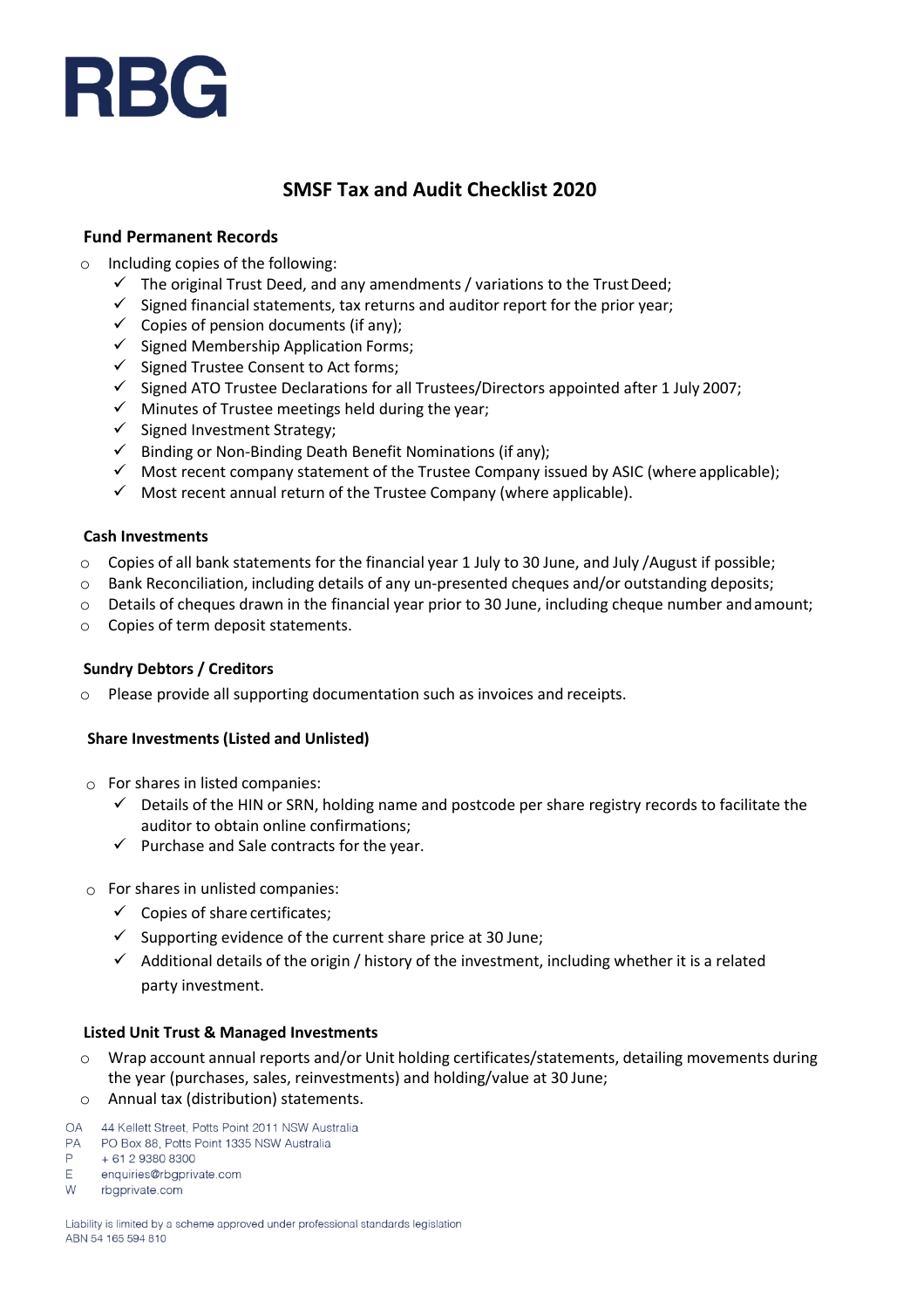

# **Private Unit Trusts**

- o Copy of the Trust Deed;
- $\circ$  Copy of unit trust financial statements and tax return for the financial year;
- o Full history of the super fund's investments in the trust, including commencement date of the trustand records of all subsequent investments (required for in house asset testing);
- o Copies of unit certificates;
- $\circ$  In relation to any property investments held by the trust written lease agreement, details of most recent valuation (including valuation reports) and current land title search;
- o Reconciliations of unpaid present entitlement and loan agreement (if any);

# **Real Estate Investments**

- o Copy of original Contract for Sale (purchase documents);
- o Any valuations obtained and/or evidence supporting year end valuation;
- $\circ$  Insurance policy(s) covering the property;
- $\circ$  Invoices for any capital improvements and/or rental expenses incurred during the year;
- o Real estate rental summary for the year, detailing tenant(s) and rentreceived;
- o Current written lease agreement for related party tenants;
- $\circ$  Documents of limited recourse borrowing arrangements when appropriate;
- o For any residential / holiday properties confirmation of any use by members or their relatives during the year;
- o Current land title search (required for new clients).

#### **Loans**

- o A copy of the written loan agreement;
- $\circ$  Repayment schedule, including details of the interest rate, terms of repayment and duration of loan;
- o Details of whether the borrower is a related party.

## **Other Investments, including Artwork, Wine, Collectibles etc**

- o Copy of original purchase invoice;
- o Current insurance policy;
- o Written lease agreement (where applicable);
- $\circ$  Any valuations/market valuations obtained and/or evidence supporting current valuation;
- o Details of storage arrangements;
- o Confirmation of any private use / current benefits enjoyed by members.

### **Member Accounts - Insurances**

- o Include the value of any insured benefits on the member statements.
- o Provide all insurance premium documentation and supporting policies.

#### **Tax**

- o Copies of any ATO correspondence received during the year.
- OA 44 Kellett Street, Potts Point 2011 NSW Australia
- $PA$ PO Box 88, Potts Point 1335 NSW Australia
- P + 61 2 9380 8300
- E. enquiries@rbaprivate.com
- W rbgprivate.com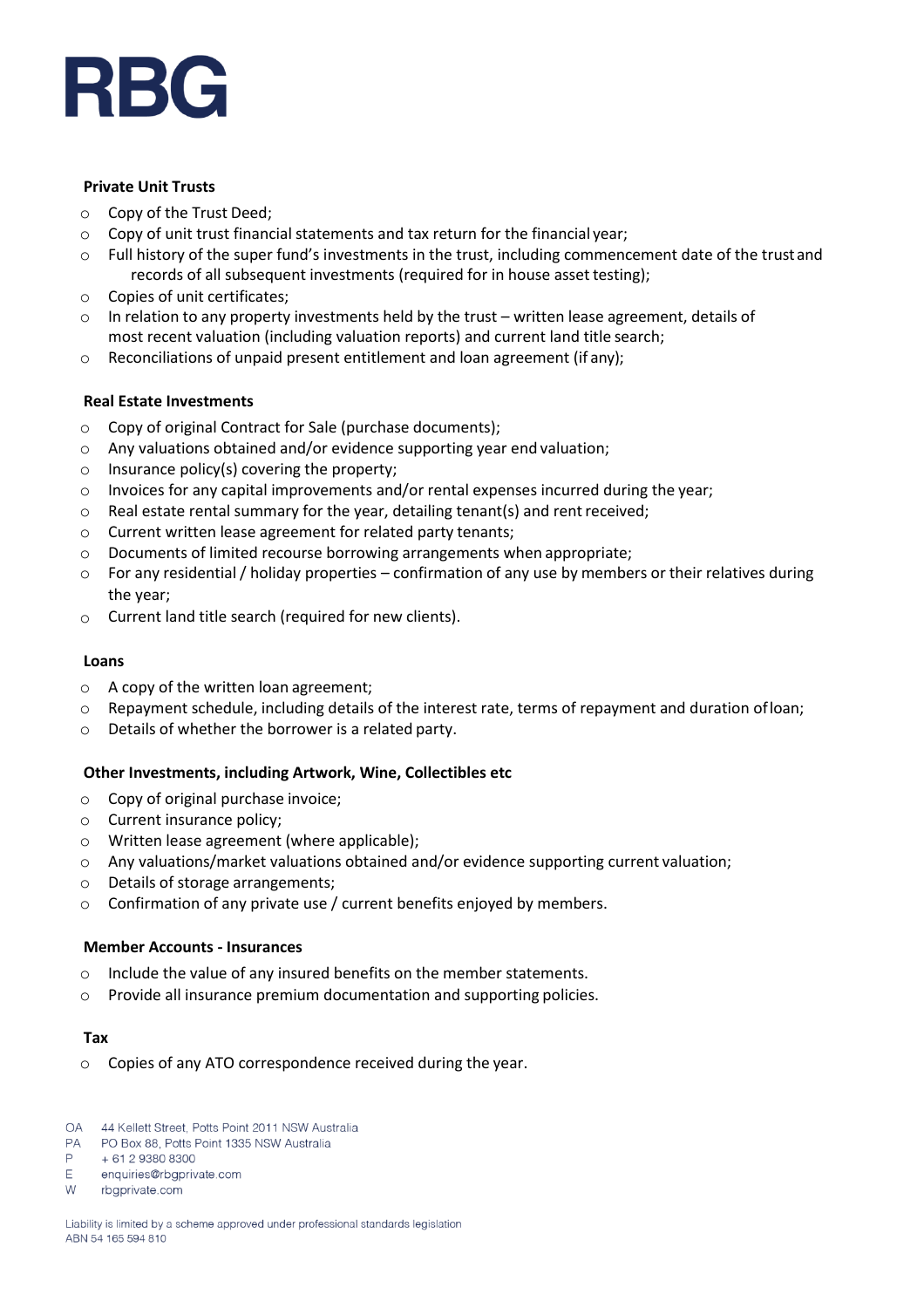

#### **Contributions Income**

- $\circ$  Employer / Member records confirming contributions made to the Fund during the year;
- $\circ$  ATO Notice of Intent to Claim a deduction for personal superannuation contributions for any taxable member contributions (self-employed) for the year;
- $\circ$  Confirmation of the work test being met by any member contributing to the fund after age 65;
- $\circ$  For any in-specie contributions, supporting evidence of the asset being transferred, and the current market value of the asset at the date the contribution wasrecognized;
- o Details of any members who have triggered the non-concessional Bring-forward rule since July2015

#### **Investment Income**

- $\circ$  Dividend statements and annual tax statements for any unlisted investments;
- o Rental statements /summaries;
- o Written lease agreements;
- $\circ$  Independent valuation/supporting evidence to show any income from related parties is at market value.

#### **Benefits Paid**

 $\circ$  Rollover Statements for any rollovers out of the Fund during the year, including copy of cheque showing rollover paid directly to the receiving fund.

#### **Pension Funds**

PAYG Payment Summaries prepared and lodged for any pension paid to a member who was under 60.

#### **Expenses**

- $\circ$  Invoices for significant expenses incurred during the year, including invoices outstanding at yearend;
- $\circ$  Copies of any death/disability insurance policies paid by the Fund on behalf of members;
- $\circ$  Invoices for all formation costs costs for setting up the fund;
- $\circ$  All supporting documentation for expenses paid by a member on behalf of the fund.

#### **Contribution caps 2020**

Please note the following annual Superannuation Contribution Caps effective from 1 July 2017 for the period 1 July 2018 to 30 June 2020:

- o Concessional (pre-tax super which includes employer compulsory 9.5% super and employer extra super contributions including salary sacrifice)
	- $\geq$  \$25,000 for any age;
	- $\triangleright$  Caution should be exercised when salary sacrificing for super as this is added onto your compulsory 9.5% employer super contribution;
	- $\triangleright$  If the above respective cap is breached, then the excessive concessional contribution will be taxed at the taxpayer's marginal tax rate which will be included in their Notice of Income Tax Assessment issued by the ATO (after their income tax return is lodged).
- OA 44 Kellett Street, Potts Point 2011 NSW Australia
- $PA$ PO Box 88, Potts Point 1335 NSW Australia
- P + 61 2 9380 8300
- E enquiries@rbgprivate.com
- **W** rbaprivate.com